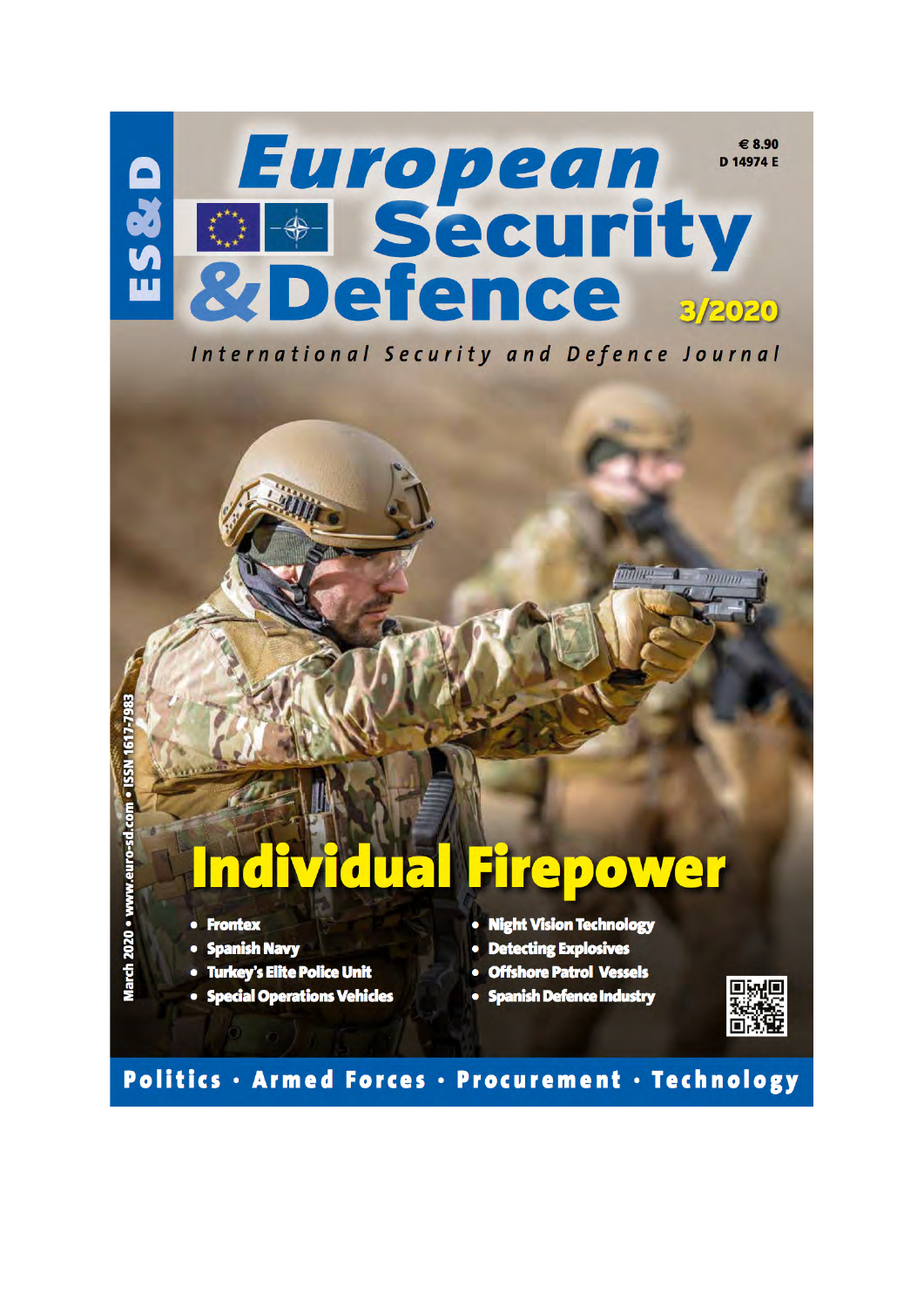

## Viewpoint from **Hamburg**



# Secure Trade at Sea is a Collective Asset

Ludolf Baron von Löwenstern

At the 56<sup>th</sup> Munich Security Conference, which began on 14<br>February 2020, the participating heads of state and government as well as more than 100 foreign and defence ministers discussed the disintegration of the West in foreign and security policy under the heading 'Westlessness'. Thus – at long last – an issue, which needs clarification, especially for Germany, has moved into the public interest, namely what security and defence policy must achieve in order to effectively represent the economic interests of Germany and Europe in an age of great power competition.

In her keynote speech on foreign and security policy at the Bundeswehr University in Munich, Defence Minister Annegret Kramp-Karrenbauer made it clear that she wants to realign Germany's foreign and security policy in terms of being more responsible, more courageous and, in terms of Germany's role in the world, more appropriate. Germany, she emphasised, had a duty and, as one of the leading industrial and trading nations, had a great interest in protecting the international order – including through military action. Against the background of an increasingly multipolar world, terrorism, the rise and expansion of China and 'America First' with the withdrawal of the US from the world stage, she called for more funds to be available for the Bundeswehr and greater participation in foreign missions as far away as the Indo-Pacific. She also suggest-

#### Author

**Ludolf Baron von Löwenstern** is a co-founder of the think tank 'European Strategic Institute', a member of the Economic Council and, as a reserve naval Captain, a Special Representative to the Deputy Chief of the Navy and Commander German of the fleet and support forces. He acts voluntarily, among others, as an expert to the German Maritime Institute, the Alsterdorf Foundation and serves on several company advisory boards. He has written various books, studies, trend reports and articles. He is also a family entrepreneur.

ed a National Security Council, which could strengthen geopolitical thinking and create the necessary acceptance in society.

#### **A Setting of the Course**

Such a change of course is overdue from an economic and political perspective. After all, the question of what German security and defence policy must be like – in order to effectively serve the economic interests of Germany and Europe in an age of global competition between major powers – has never been answered satisfactorily since the end of the Cold War.

There can hardly be any doubt that Germans in particular must have the greatest interest in the free exchange of goods and secure trade routes. After all, Germany is one of the largest import and export countries in the world. Most of its foreign trade – 95% of global trade in goods and 30% of European traffic – is transported by water. As a country poor in raw materials, Germany has to first bring many things from all over the world in order to refine them here and sell them to global customers. With around 1,400 ships, Germany has the largest container fleet and, with around 3,200 ships, the fourth largest merchant fleet in the world.

For Germany and EU member states, the maritime environment, therefore, plays an important geopolitical and geostrategic role in the geographical, security, economic and cultural sense. In addition, 90% of foreign trade and 40% of EU domestic trade is reliant on maritime transport logistics. 80% of European oil and natural gas production comes from the North, Mediterranean and Adriatic Seas. The geopolitical focus is, therefore, turned towards the maritime area and the EU is thus a global maritime player.

The dependence on free sea routes, the increasing importance of critical infrastructures for energy production and energy sources on the high seas, illegal maritime immigration, illegal arms and drug trafficking, piracy, organised crime, terrorist attacks (for example on ships), oil platforms, port facilities, etc., represent major security and defence policy risks that must be dealt with. Also in the future – at least according to the confessions of those in power – Germany should continue to be one of the engines